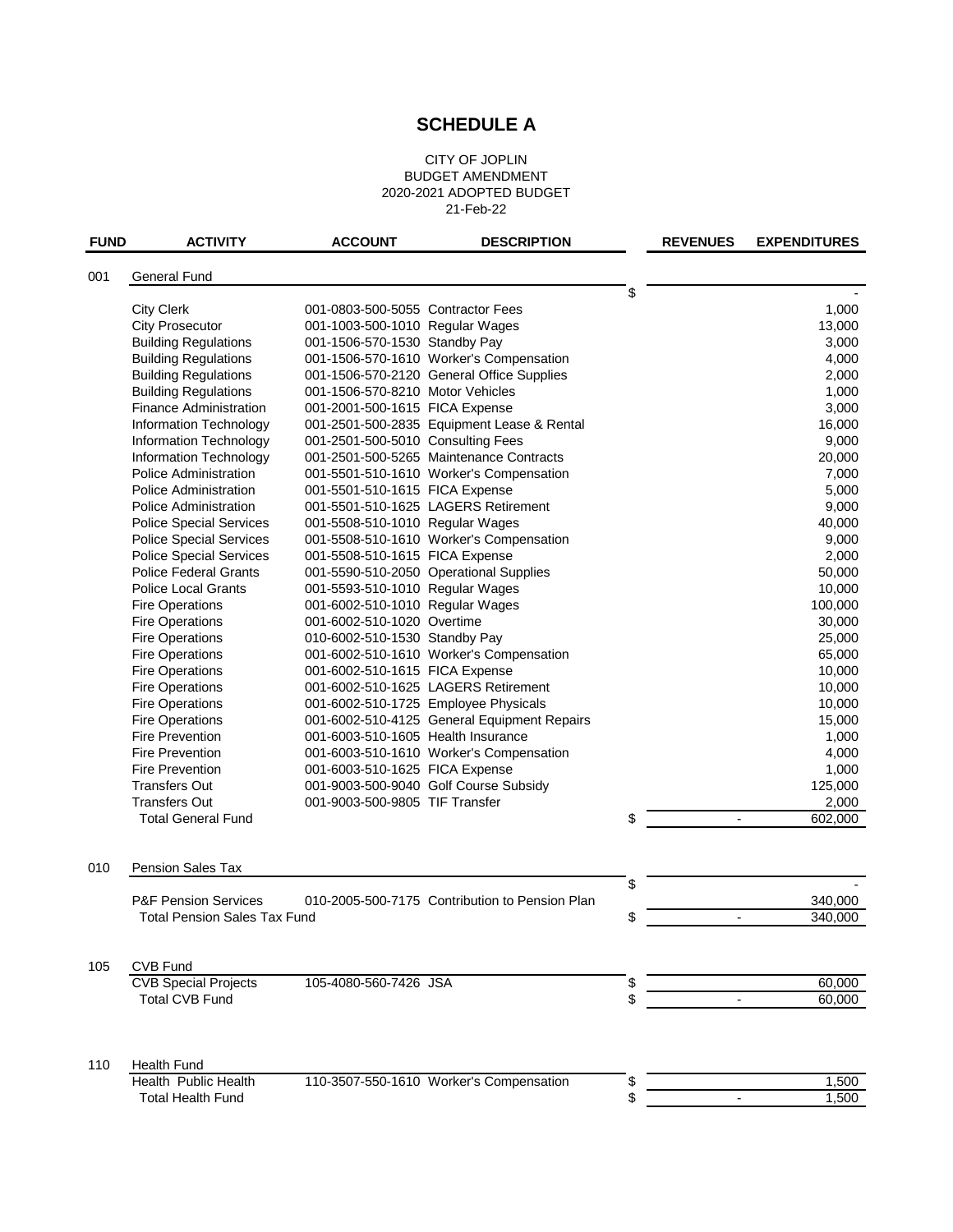| 115 | Parks Fund                               |                                    |                                            |    |                                     |
|-----|------------------------------------------|------------------------------------|--------------------------------------------|----|-------------------------------------|
|     | Museum                                   |                                    | 115-6514-560-8220 Operating Equipment      | \$ | 193,000                             |
|     | <b>Total Parks Fund</b>                  |                                    |                                            | \$ | 193,000                             |
|     |                                          |                                    |                                            |    |                                     |
|     |                                          |                                    |                                            |    |                                     |
| 120 | Solid Waste Management Fund              |                                    |                                            |    |                                     |
|     | <b>Trash Services</b>                    |                                    | 120-4515-540-5030 WW/Trash Administration  | \$ | 175,000                             |
|     |                                          |                                    |                                            |    |                                     |
|     | <b>State Grants</b>                      | 120-4591-540-1010 Regular Wages    |                                            |    | 23,000                              |
|     | <b>State Grants</b>                      | 120-4591-540-1605 Health Insurance |                                            |    | 7,000                               |
|     | <b>State Grants</b>                      |                                    | 120-4591-540-1625 LAGERS Retirement        |    | 9,000                               |
|     | <b>Total Solid Waste Management Fund</b> |                                    |                                            | \$ | 214,000                             |
|     |                                          |                                    |                                            |    |                                     |
|     |                                          |                                    |                                            |    |                                     |
| 140 | <b>TST Fund</b>                          |                                    |                                            |    |                                     |
|     | <b>Traffic Control</b>                   |                                    | 140-4530-530-4105 Property Repairs & Maint |    | 2,000                               |
|     | <b>Traffic Control</b>                   |                                    | 140-4530-530-4210 Central Garage Repairs   |    | 8,000                               |
|     | <b>Total TST Fund</b>                    |                                    |                                            | \$ | 10,000                              |
|     |                                          |                                    |                                            |    |                                     |
|     |                                          |                                    |                                            |    |                                     |
| 150 | <b>Community Planning Fund</b>           |                                    |                                            |    |                                     |
|     | Planning & Zoning                        |                                    | 150-1505-570-2130 Small Office Furnishings | \$ | 1,000                               |
|     | Planning & Zoning                        | 150-1505-570-7020 Legal Notices    |                                            |    | 5,000                               |
|     | <b>HOME Consortium</b>                   | 150-1520-570-5010 Consulting Fees  |                                            |    | 8,000                               |
|     | <b>HOME Consortium</b>                   | 150-1520-570-7402 CHDO             |                                            |    | 15,000                              |
|     | <b>State Grants</b>                      |                                    |                                            |    |                                     |
|     |                                          | 150-1591-570-1010 Regular Wages    |                                            |    | 60,000                              |
|     | <b>State Grants</b>                      | 150-1591-570-5010 Consulting Fees  |                                            |    | 40,000                              |
|     | <b>Total Community Planning Fund</b>     |                                    |                                            | \$ | 129,000<br>$\overline{\phantom{a}}$ |
|     |                                          |                                    |                                            |    |                                     |
|     |                                          |                                    |                                            |    |                                     |
| 405 | <b>Airport Fund</b>                      |                                    |                                            |    |                                     |
|     | <b>Regional Airport</b>                  |                                    | 405-5004-520-7125 Depreciation Expense     | \$ | 275,000                             |
|     | <b>Total Airport Fund</b>                |                                    |                                            | \$ | 275,000                             |
|     |                                          |                                    |                                            |    |                                     |
|     |                                          |                                    |                                            |    |                                     |
| 410 | Golf Course Fund                         |                                    |                                            |    |                                     |
|     | <b>Golf Administration</b>               | 410-6520-560-1110 Part-Time Wages  |                                            | \$ | 25,000                              |
|     | <b>Golf Administration</b>               | 410-6520-560-1210 Seasonal Wages   |                                            |    | 25,000                              |
|     | <b>Golf Administration</b>               |                                    | 410-6520-560-7125 Depreciation Expense     |    | 5,000                               |
|     | Grounds Maintenance                      |                                    | 410-6521-560-4105 Property Repairs & Maint |    | 30,000                              |
|     |                                          |                                    |                                            |    |                                     |
|     | Grounds Maintenance                      |                                    | 410-6521-560-7125 Depreciation Expense     |    | 8,000                               |
|     | <b>Total Golf Course Fund</b>            |                                    |                                            | \$ | 93,000                              |
|     |                                          |                                    |                                            |    |                                     |
|     |                                          |                                    |                                            |    |                                     |
| 415 | Sanitary Sewer Fund                      |                                    |                                            |    |                                     |
|     | 2021 Bond Issue                          | 415-2021-500-7110 Interest Expense |                                            | \$ | 15,000                              |
|     | <b>Sewer Treatment</b>                   |                                    | 415-4541-540-4210 Central Garage Repairs   |    | 30,000                              |
|     | <b>Sewer Treatment</b>                   | 415-4541-540-5055 Contractor Fees  |                                            |    | 3,000                               |
|     | <b>Sewer Treatment</b>                   | 415-4541-540-7030 Fees & Permits   |                                            |    | 8,000                               |
|     | Sewer Maintenance                        |                                    | 415-4542-540-7125 Depreciation Expense     |    | 625,000                             |
|     | <b>Total Sanitary Sewer Fund</b>         |                                    |                                            | \$ | 681,000                             |
|     |                                          |                                    |                                            |    |                                     |
|     |                                          |                                    |                                            |    |                                     |
| 505 | Central Garage Fund                      |                                    |                                            |    |                                     |
|     | <b>Central Garage</b>                    |                                    | 505-7870-500-1610 Worker's Compensation    | \$ | 3,500                               |
|     |                                          |                                    |                                            |    |                                     |
|     | <b>Central Garage</b>                    |                                    | 505-7870-500-7125 Depreciation Expense     |    | 5,000                               |
|     | <b>Total Central Garage Fund</b>         |                                    |                                            | \$ | 8,500<br>$\overline{\phantom{a}}$   |
|     |                                          |                                    |                                            |    |                                     |
|     |                                          |                                    |                                            |    |                                     |
| 510 | Health Self-Insurance Fund               |                                    |                                            |    |                                     |